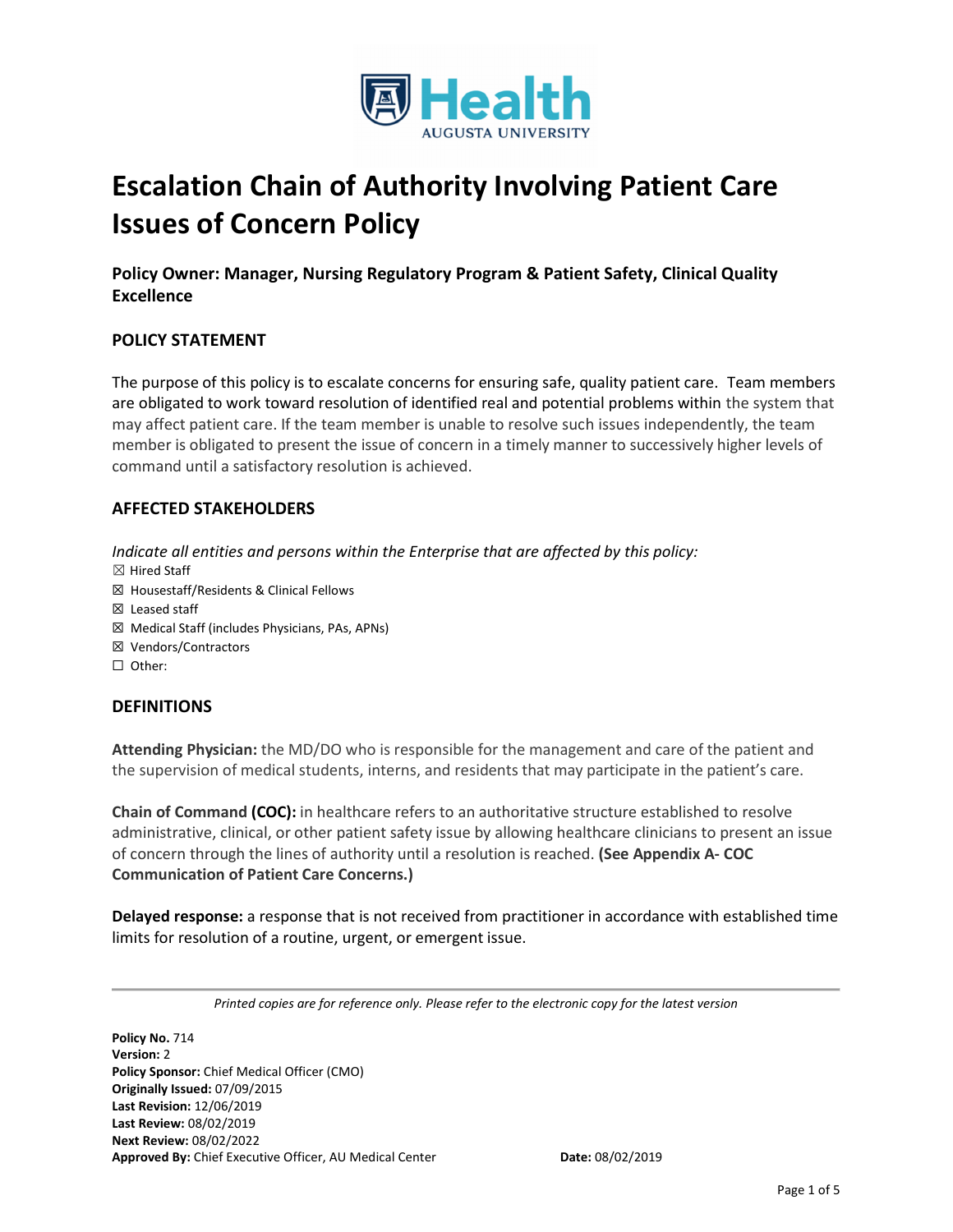**Generational issues:** differences in attitudes, beliefs, work habits, and expectations.

**Initiation of the Chain of Command:** an administrative method that is in place to resolve clinical patient care issues.

**MEWS (Modified Early Warning System):** an early warning scoring system that alerts the healthcare team of changes in an adult patient's clinical parameters.

**PEWS (Pediatric Early Warning System):** an early warning scoring system that alerts the healthcare team of changes in a pediatric patient's clinical parameters**.**

**Risk Reduction Strategies:** can have an impact on decreasing the need to initiate the COC.

**Team Member:** all licensed and unlicensed personnel participating in the care and treatment of the patient.

### **PROCESS & PROCEDURES**

- I. Risk reduction strategies include, but are not limited to:
	- A. Training of key personnel in conflict resolution techniques
	- B. Talking directly with the staff member or provider at the time of concern in a discrete area away from the patient's bedside
	- C. Arrange for support during discussion with the staff member or provider
	- D. Review of policy or procedure with staff member or provider
	- E. Just in time education, as appropriate
- II. Reasons to initiate the COC include, but are not limited to the following examples:
	- A. Conflicts
	- B. Refusal to adhere to established policies or procedures
	- C. Delayed response
	- D. Any team member who expresses a concern, is uncomfortable in a situation, and/or identifies a potential or actual safety issue. Nurses may refer to the GA Board of Nursing Scope of Practice Decision Tree – See Attachment A.
	- E. Impairment of a coworker
	- F. Disruptive behavior of a team member
	- G. Communication issues that interfere with patient and family care. Examples of barriers to communication include, but are not limited to:
		- 1. Complexity of care
		- 2. Clinical responsibility
		- 3. Language differences
		- 4. Generational issue
		- 5. Personal values and expectation
		- 6. Personal differences
		- 7. Disruptive or escalation behavior
	- H. Specific Health Care Issues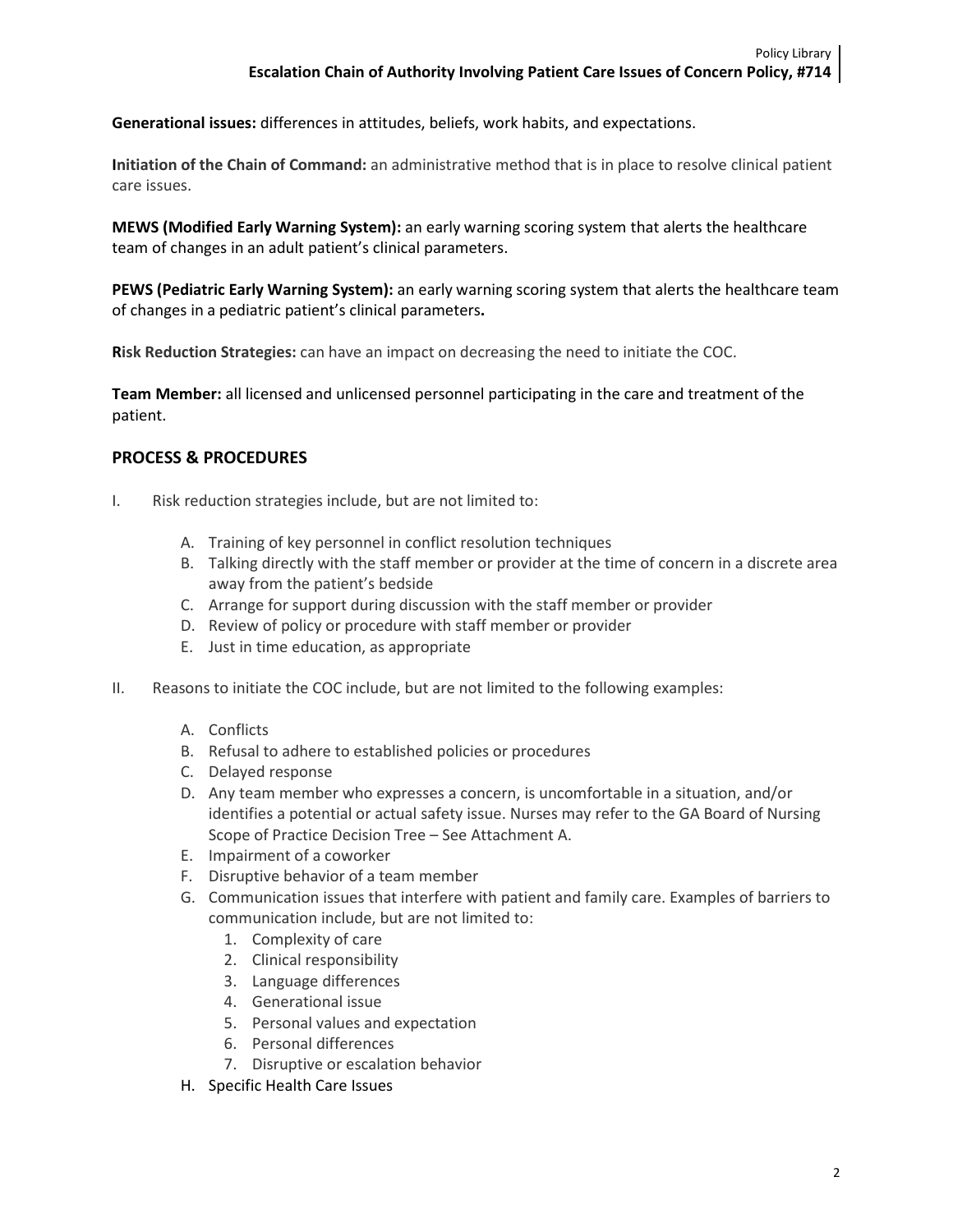- 1. Routine Issues-Issues of concerns which require contact with the practitioner within 15 minutes, e.g., any issue if intervention is delayed beyond 15 minutes poses no urgent or emergent issue for the patient.
- 2. Urgent Issues- Issues of concern which require contact with the practitioner within 10 minutes**,** e.g., any issue if intervention is delayed beyond 10 minutes may place the patient at risk of injury, a worsened condition, or discomfort. These issues are not considered emergent.
- 3. **Emergent Issues**-Issues of concern which require contact with the practitioner **immediately, but not to exceed 5 minutes**, e.g., any issue if intervention is delayed beyond 5 minutes poses an immediate threat to the patient's life or loss of limb or function.

## III. Initiating the COC:

- A. When a team member is aware of a potential or actual issue of concern, the team member is accountable for:
	- 1. Making attempts to prevent or resolve the issue of concern (within their scope of responsibility/practice)
	- 2. Initiating the COC if he/she is unable to resolve the issue of concern
	- 3. Continuing to escalate the matter until the issue of concern has been addressed to satisfaction
- B. Order of Escalation- Medical Issues
	- 1. Resident
	- 2. Attending Physician or designated call coverage physician
	- 3. Clinical Service Chief
	- 4. Chief Medical Officer (CMO) **and** Risk Manager (as directed by CMO) **and** Administrator-on-call (as directed by CMO)
- C. Order of Escalation- Nursing Issues
	- 1. Staff member
	- 2. Charge Nurse
	- 3. Unit Manager
	- 4. Nursing Supervisor
	- 5. Chief Nursing Officer/Nursing Administrator-on-call Designee
- D. Any Nightshift (1701-0759) or Weekend Dayshift (0800-1700)
	- 1. Staff Member
	- 2. Charge nurse
	- 3. Nursing Supervisor
	- 4. Nursing Administrator-on-call Designee

**NOTE: In the event the issue of concern is with an immediate supervisor, a level of command may be passed over to the next level on the COC.** 

- IV. For any instance that requires notification using the COC:
	- A. Gather appropriate patient information or data that will assist you in the presentation of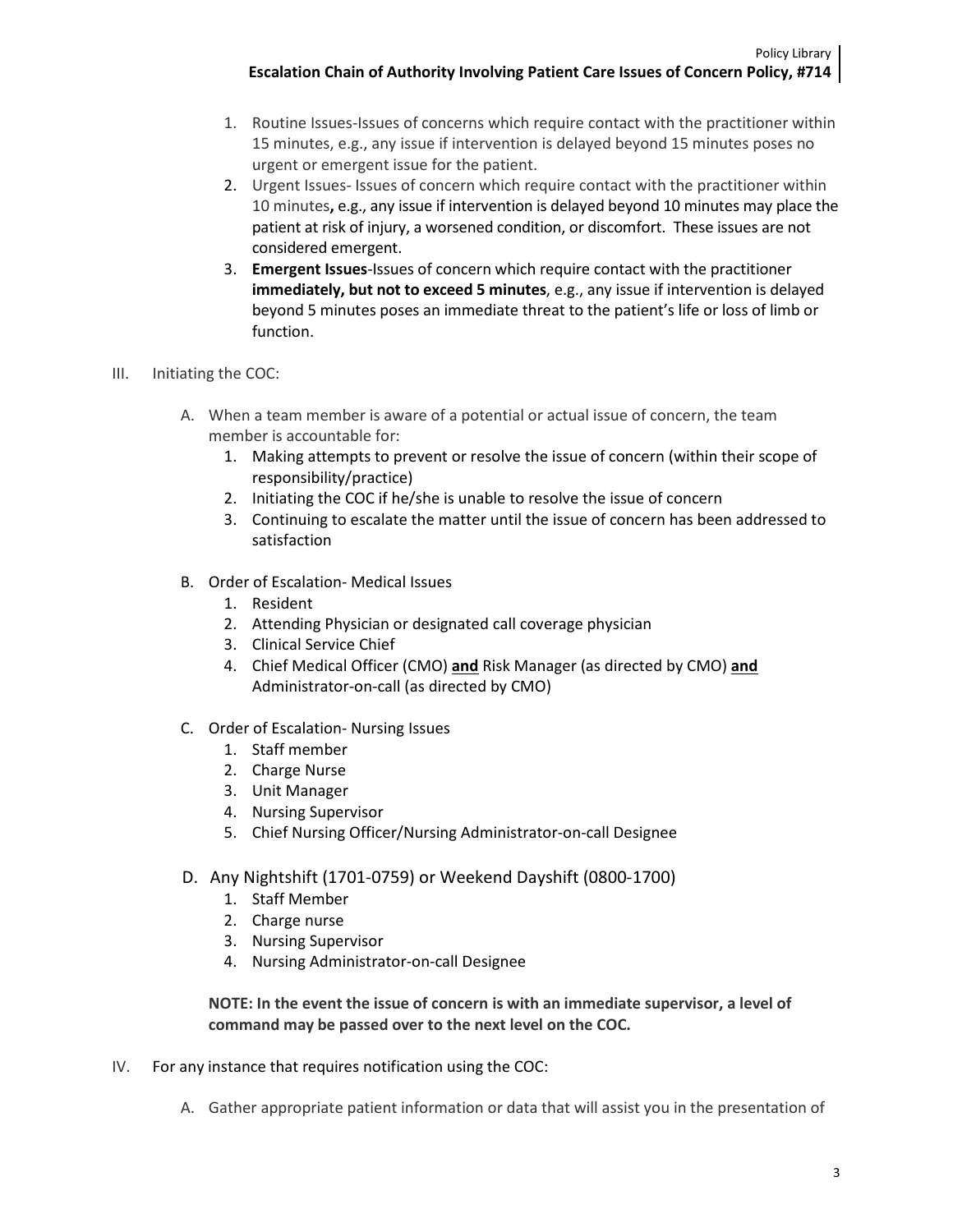the patient needs/issues

- B. State your name, title, and patient's name (if applicable)
- C. State your issue clearly and concisely
- D. Clarify any questions you might have regarding the treatment plan/action plan
- V. Ethical Issues
	- A. Anyone involved in the care of the patient, including the patient and/or his/her representative, may contact the Ethics Committee by calling 1-7475.
- VI. The team member will document notifications and attempts to notify along with pertinent information as appropriate in the medical record.
- VII. If the incident requires the COC process, a Safety Online System report regarding the incident and notification attempts will be completed by team member/designee.
- VIII. Guidelines for Issues with Credentialed Medical Provider:
	- A. If an issue of concern or conflict arises in a patient care area between staff nurse or other team members and the patient's physician, direct communication by the staff nurse to the patient's physician should take place first. This conflict should be discussed in a discrete area away from the patient.
	- B. Examples of when the COC may be utilized includes, but are not limited to:
		- 1. When provider orders are unclear (only after the ordering provider is asked for clarification)
		- 2. In instances where a provider has not responded in a timely manner to a deteriorating patient condition. In this situation, timely is defined by the staff nurse based on patient
		- 3. In instances where the patient is on PEWS or MEWS protocol, defined interventions in those protocols can be followed. (Refer to MEWS- Appendix B or PEWS-Appendix C for the Deteriorating Patient.)
		- 4. When the nurse's assessment of the patient varies significantly from the physician's assessment
		- 5. In situations where impairment of a provider is suspected
		- 6. In clinical situations where the nurse or other team members believe the physician has not responded in an appropriate manner to fully address the issues raised that may present an immediate risk to the patient
	- C. If the issue of concern is unable to be resolved, the team member should follow the COC. (See Appendix A-COC Communication of Patient Care Concerns.)
	- D. Credentialed Medical Provider issues shall be handled in accordance with Medical Staff bylaws.

### **REFERENCES, SUPPORTING DOCUMENTS, AND TOOLS**

Attachment A - Georgia Board of Nursing Scope of Practice Decision Tree

Attachment B - MEWS Protocol